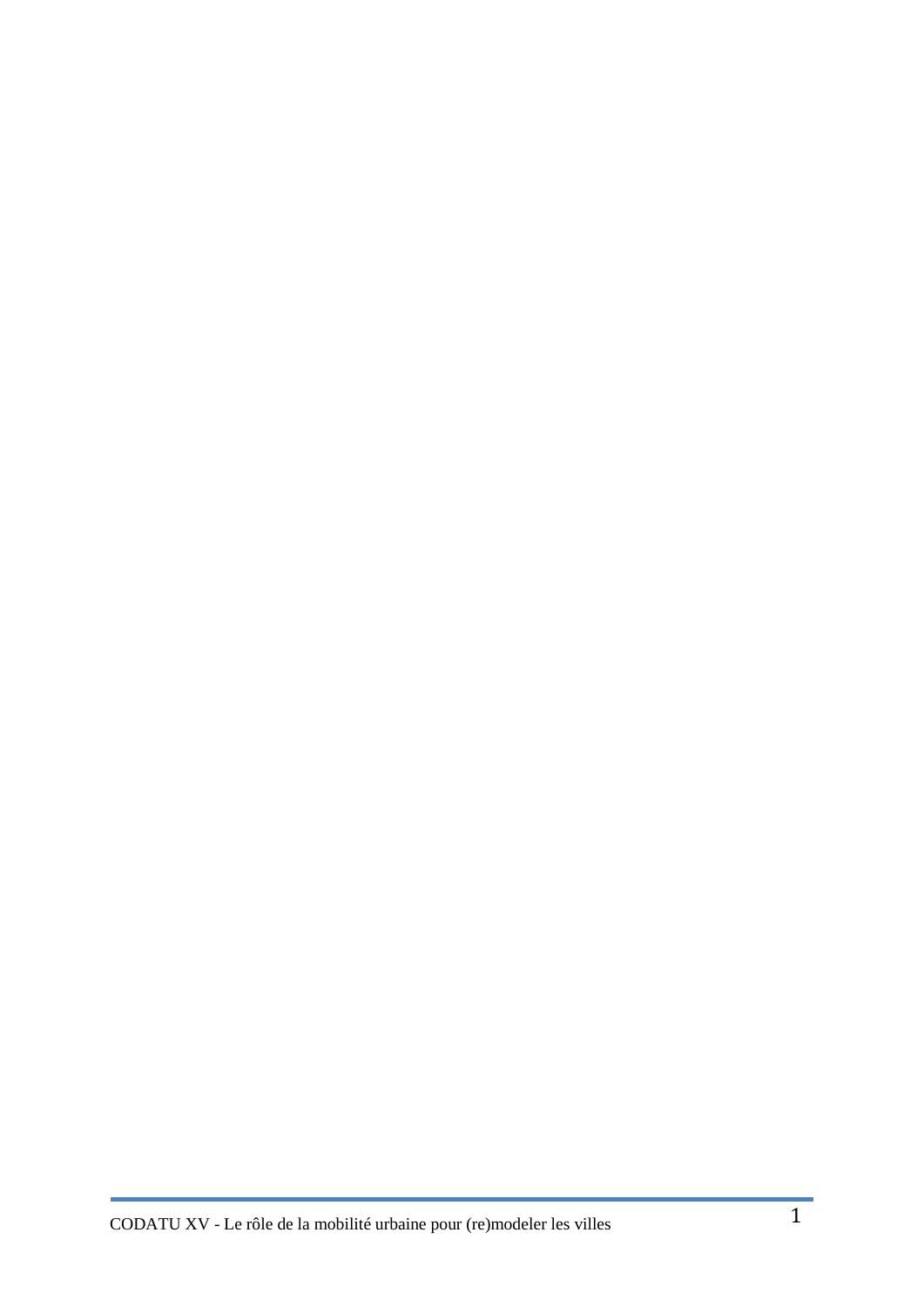## **Conference CODATU XV « The role of urban mobility in (re)shaping cities »** 22 to 25 October 2012- Addis Ababa (Ethiopia)

# **Accessing International Financial Support Mechanisms for Vehicle Fuel Economy**

#### **A Binsted\*, D Naberezhnykh\*\* and D Palmer\*\*\***

\* AEA, New Street Square, London, EC4A 3BF, E-mail: Anne.Binsted@aeat.com, Tel: +44 870 190 2840 \*\*TRL, Crowthorne House, Nine Mile Ride, Wokingham, Berkshire, RG40 3GA, UK, Email: dnaberezhnykh@trl.co.uk, Tel : +44 (0)1344 7700689. \*\*\*TRL, Crowthorne House, Nine Mile Ride, Wokingham, Berkshire, RG40 3GA, UK, Email: dpalmer@trl.co.uk Tel : +44 (0)1344 770432

#### **Abstract**

In developing economies, there can be the perception that due to their relatively low total fuel consumption vehicle fuel economy should not be a priority.

Total fuel consumption could, however, increase by more than 5% per year until 2030, and more than half of this increase is expected to occur within developing countries. The global vehicle fleet is predicted to triple by 2050 with over 80% of the growth occurring in the developing world. Any strategies to reduce dependence on fossil fuels should therefore target vehicle fuel economy in developing countries.

While the demand and necessity for vehicle fuel economy measures is increasing it can be challenging for developing countries to obtain finance to support them. This paper is based on a project funded by the FIA Foundation and supported by UNEP (the United Nations Environment Programme), which led to the development of a practical and concise guide that informs primarily national governments about some of the current sources of international funding that are available that could be used to support vehicle fuel efficiency. This paper provides an insight into the reasons why the guidance document was produced and the diversity of international sources of finance that are available to support the development and implementation of vehicle fuel economy measures. It also provides an insight into some of the factors that applicants could consider from an early stage to increase the likelihood of applications for finance being successful.

### **Keywords**

Fuel economy, financial support, vehicle technologies, emissions, co-benefits, guidance.

#### **1. Introduction**

In developing economies, there can be the perception that due to their relatively low total fuel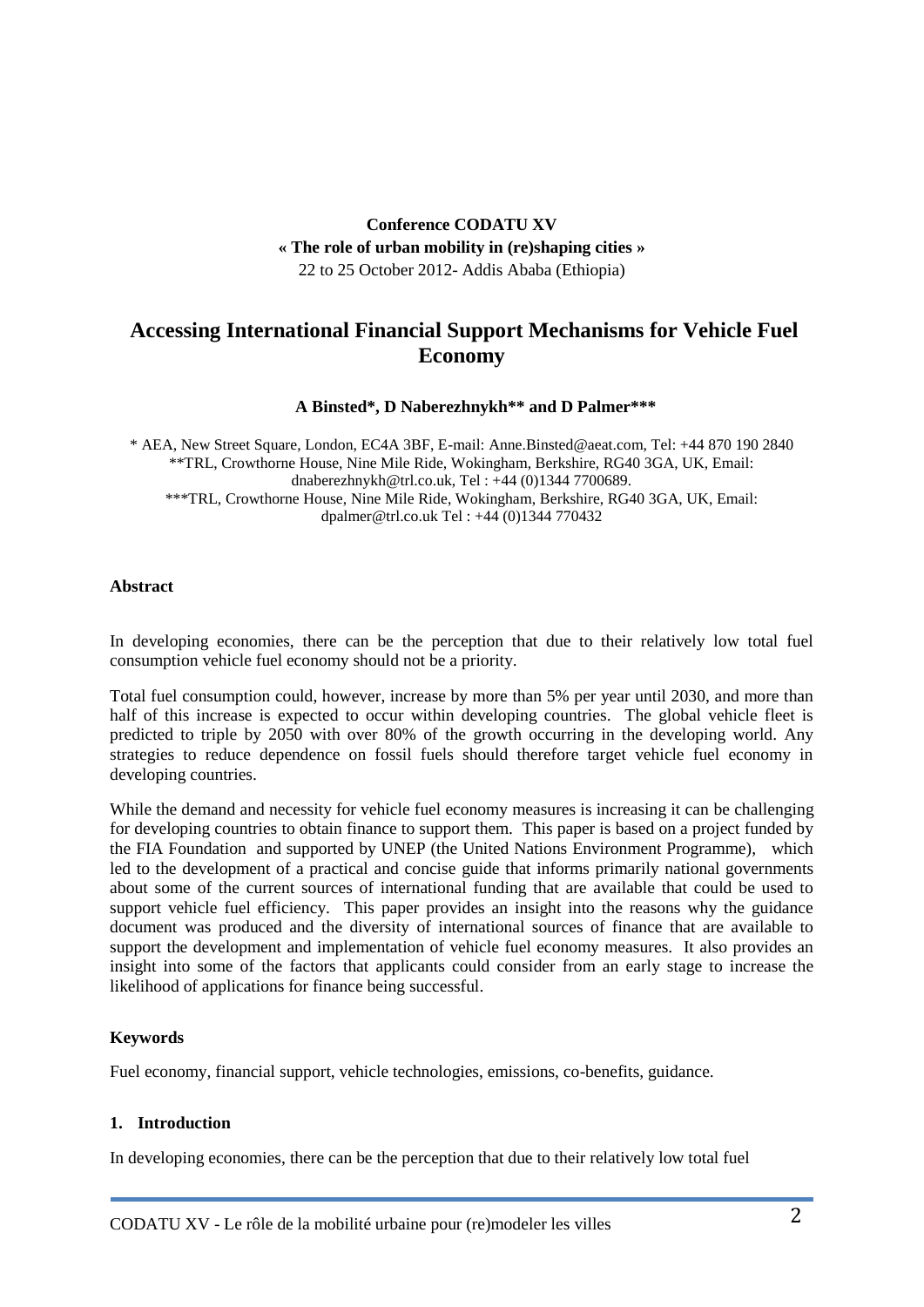consumption vehicle fuel economy should not be a priority.

Energy use in land transport will, however, increase by nearly 50% by 2030 and 80% by 2050 (from 2010 levels), and use could increase by up to 130% by 2050 (IEA, 2009). Transport energy use doubled between 1971 and 2006, and nearly all recent growth in oil use has been in the transport sector. Around 95% of energy used in transport derives from oil (IEA, 2009) and the demand for carbon-based fuels is projected to grow more rapidly than in any other sector over the next 25 years. It has been estimated that it could account for 97% of the world's primary oil use over the period 2007 to 2030 (IEA, 2008). This high growth rate is of particular concern given that the transport sector already consumes more than half of global liquid fossil fuels (IEA, 2008).

Total fuel consumption of the international vehicle fleet could increase by more than 5% a year until 2030 as a result of rapid urbanisation and economic growth; more than half of this increase is expected to occur within developing countries (IEA, 2009). The global vehicle fleet is predicted to triple by 2050 with over 80% of the growth occurring in the developing world; it will therefore not be possible to meet the Global Fuel Efficiency Initiative<sup>1</sup> (GFEI) international vehicle fuel economy target (of 4 litres per 100 kilometres) without concerted action in these countries. In many countries, and for all countries on average, fuel economy improvements occurred between 2005 and 2008, but most of this improvement was in OECD countries<sup>2</sup> (IEA/ETP, 2011). This highlights the need for developing countries to adopt policies that address the drivers of fuel consumption, such as inefficient technologies, and the use of large vehicles. While the need for vehicle fuel economy measures is increasing it can be challenging for developing countries to obtain finance to support related activities. It is in this context that the FIA Foundation<sup>3</sup> commissioned the development of an introductory guide to inform national governments about some of the current sources of international funding that are available and could be used to support vehicle fuel economy in developing countries. The guidance document, which was supported by UNEP (the United Nations Environment Programme)<sup>4</sup> is introduced in this paper.

The introductory guide<sup>5</sup> was not intended to be entirely comprehensive, rather it aims to provide a practical 'reference of first resort' for those engaged in identifying funding to promote vehicle fuel economy. It aims to increase awareness of the support that is available and the range of institutions that can provide finance. In the course of the desktop research and interviews with financial institutions that helped to inform the development of the guidance it was, however, apparent that while there are many opportunities for accessing support for vehicle fuel economy activities the level of available support is not sufficient to meet demand or to match the scale of the improvements to vehicle fuel economy that are required to support sustainable development in developing countries.

#### **2. The benefits of improving vehicle fuel economy**

Improving national vehicle fuel economy can contribute towards the attainment of numerous domestic objectives. The core benefits are outlined below:

**Reducing dependency on expensive (generally imported) oil**. This can increase political independence, energy security and protect economies from the high and volatile price of fossil fuels, increases in which could limit the ability of countries which rely on these fuels to import them. Reducing global automotive fuel consumption by 50% (i.e. by doubling vehicle fuel efficiency in terms of miles or kilometres per gallon) could

 1 Global Fuel Economy Initiative, <http://www.globalfueleconomy.org/Pages/Homepage.aspx>

 $2$  It is important to note that there is considerable diversity within 'OECD' and 'non-OECD' country groupings. It is also necessary to note that the energy intensity of the vehicles being used in OECD countries was considerably higher than those in non-OECD countries at the start of the period.

<sup>3</sup> <http://www.fia.com/en-GB/Pages/HomePage.aspx>

<sup>&</sup>lt;sup>4</sup> <http://www.unep.org/>

<sup>&</sup>lt;sup>5</sup>The guide can be accessed from: [http://www.globalfueleconomy.org/Documents/Publications/wp6\\_financial\\_support\\_for\\_fuel\\_economy.pdf.](http://www.globalfueleconomy.org/Documents/Publications/wp6_financial_support_for_fuel_economy.pdf)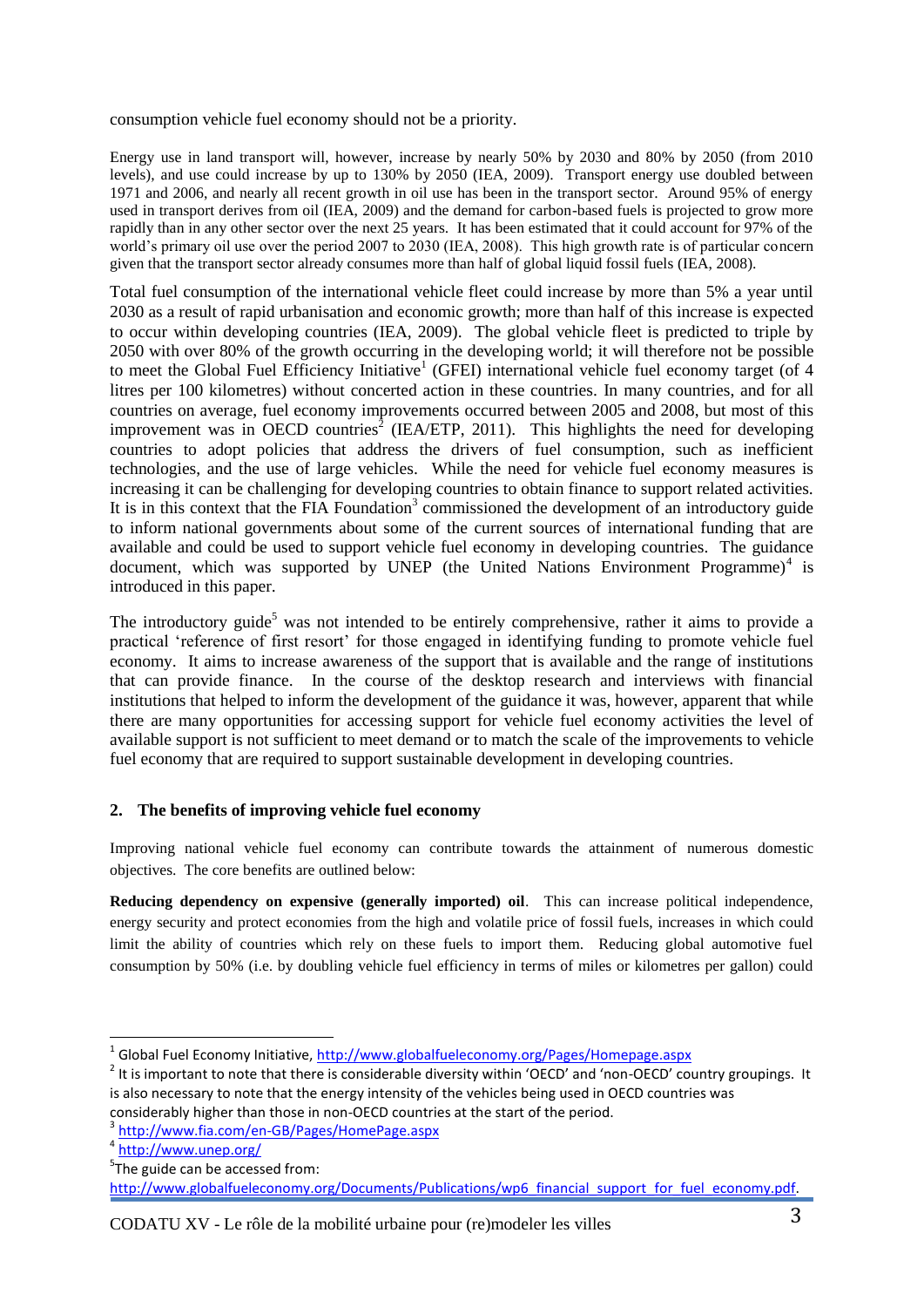result in savings in annual oil import bills alone worth over US\$300 billion between 2009 and 2025, and by US\$600 billion by 2050 (based on an oil price of US\$  $100/bb1<sup>6</sup>$ ).

**Improving economic performance**. The development, implementation and enforcement of energy efficient practices can support sustainable economic development – not only by avoiding the costs associated with dependence fossil fuel but also by supporting the creation of employment opportunities. The high price of importing oil can reduce the ability of developing countries to import other commodities, or to invest in areas of economic development. It can also adversely affect foreign exchange balances. In addition, fossil-fuel subsidies in many countries can be costly and even harm a country's economy and balance of payments, particularly if imported oil prices rise. .

**Safeguarding the quality of life**. High concentrations of air pollutants create health risks, and road transport is the main contributor to emissions of toxic gases in urban areas. Transport is responsible for  $23\%$  of global  $CO<sub>2</sub>$ emissions from fossil fuels and 15% of all  $GHG<sup>7</sup>$  emissions (OECD/ITF, 2010). Enhancing fuel efficiency can reduce health risks from the combustion of fossil fuels and lead to cost savings in health care and fewer productive days lost. It has been estimated that the negative health impacts associated with poor urban air quality in Colombia in 2007, for example, cost the economy approximately US\$698 million a year, which equated to approximately 0.8% of their GDP (Sanchez-Triana et al, 2007).

**Safeguarding the natural environment.** Improving vehicle fuel economy can bring significant environmental benefits, for example in terms of improved air quality and contributing to climate change mitigation. Sources of climate finance are proliferating in response to the fact that  $CO<sub>2</sub>$  emissions are increasing. The IEA estimate that CO<sup>2</sup> emissions from the transport sector will increase by nearly 50% by 2030 and by more than 80% by 2050 under a business as usual scenario (IEA, 2009). More than 80% of the predicted growth in  $CO<sub>2</sub>$  emissions from the transport sector of developing countries is expected to come from road transport (IEA, 2009). The IEA recommends that policy measures should 'first and foremost' consider measures to enhance vehicle fuel efficiency to limit emissions from transport (2010).

The more comprehensive and stringent the vehicle fuel economy measures adopted the greater the scale of 'cobenefits' realised.

#### **3. Vehicle fuel economy measures**

Moving vehicle fleets towards higher fuel economy will be a prerequisite for low carbon, energy efficient economies. The target for improving the average fuel economy (in litre/100km terms) for light vehicles by at least 50% by  $2050 (50$ by $50^8$ ) set by the GFEI, is considered to be achievable through "*existing, cost-effective incremental fuel economy technologies*" (a selection of which are presented in [Table 1](#page-5-0) below) and behavioural change (Eads, 2011).

**.** 

 $<sup>6</sup>$  Bbl = barrels. An oil barrel is equivalent to 158.9873 litres.</sup>

 $<sup>7</sup>$  GHG = Greenhouse Gas.</sup>

<sup>8</sup> <http://www.globalfueleconomy.org/Pages/Homepage.aspx>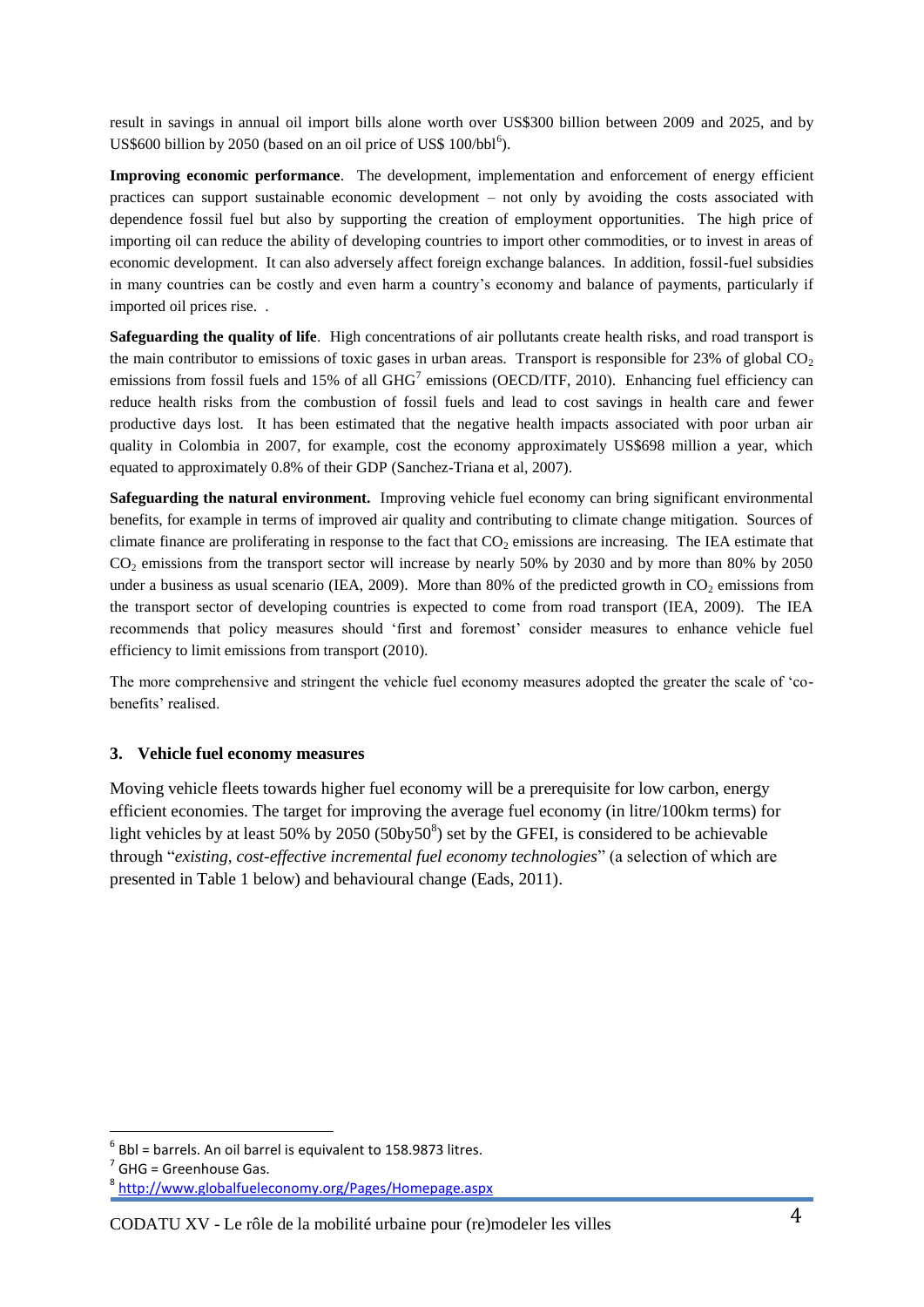| <b>Technology</b>                                  | <b>Description</b>                                                | <b>Improvements</b>                                                                                                                 | <b>Comments</b>                                                                                                                                                              |
|----------------------------------------------------|-------------------------------------------------------------------|-------------------------------------------------------------------------------------------------------------------------------------|------------------------------------------------------------------------------------------------------------------------------------------------------------------------------|
| <b>Petrol Vehicles</b>                             | Spark-ignition (SI)<br>internal combustion<br>engine              | On-going improvements in engine<br>and transmission systems<br>Gasoline direct-injection<br>Turbo SI engines                        | Significant improvements in SI<br>engines are possible: up to 30%<br>improvement in fuel economy<br>compared to existing vehicles.                                           |
| <b>Diesel Vehicles</b>                             | Compression-ignition<br>(CI) internal combustion<br>engine        | Higher pressure fuel injection<br>Improved management of thermal<br>and exhaust gases<br>Homogeneous charge compression<br>ignition | Improvements in CI engines<br>may be limited by challenges<br>meeting air quality emission<br>standards (particularly for<br>particulates and NO <sub>x</sub> ).             |
| Petrol-Hybrid<br><b>Electric Vehicles</b><br>(HEV) | Capturing the energy<br>dissipated in deceleration<br>and braking | Use of more efficient electric<br>motors<br>Regenerative breaking<br>Start/stop systems to eliminate<br>engine idling               | 50% improvement in fuel<br>economy compared to existing<br>petrol vehicles.<br>Vehicles now commercially<br>available.<br>No changes to fuelling<br>infrastructure required. |
| Other/Non-<br>Powertrain<br>measures               | Measures to improve fuel<br>efficiency                            | Improvements in vehicle<br>aerodynamics<br>Improvements in vehicle tyre<br>rolling friction<br>Vehicle weight reduction             | These are well established<br>technologies that can improve<br>fuel efficiency by 10-20%.                                                                                    |

#### <span id="page-5-0"></span>**Table 1: Examples of the technological improvements that can enhance vehicle fuel efficiency**

Source: Shell (2009).

**.** 

The technological approaches are only one of many approaches via which vehicle fuel economy improvements can be realised. The main categories of such measures are:

- Maintenance and inspection policies;
- Modifying driver behaviour;
- Improving fuel quality;
- Emissions control technologies;
- Advanced vehicles and fuel; and
- $\bullet$  Future vehicles and fuel.<sup>9</sup>

 $9$  Information about each of these different types of vehicle fuel economy improvements can be accessed from the GFEI Toolkit for Cleaner More Efficient Vehicles. See [http://www.unep.org/tnt](http://www.unep.org/tnt-unep/toolkit/actions/actions.html)[unep/toolkit/actions/actions.html.](http://www.unep.org/tnt-unep/toolkit/actions/actions.html)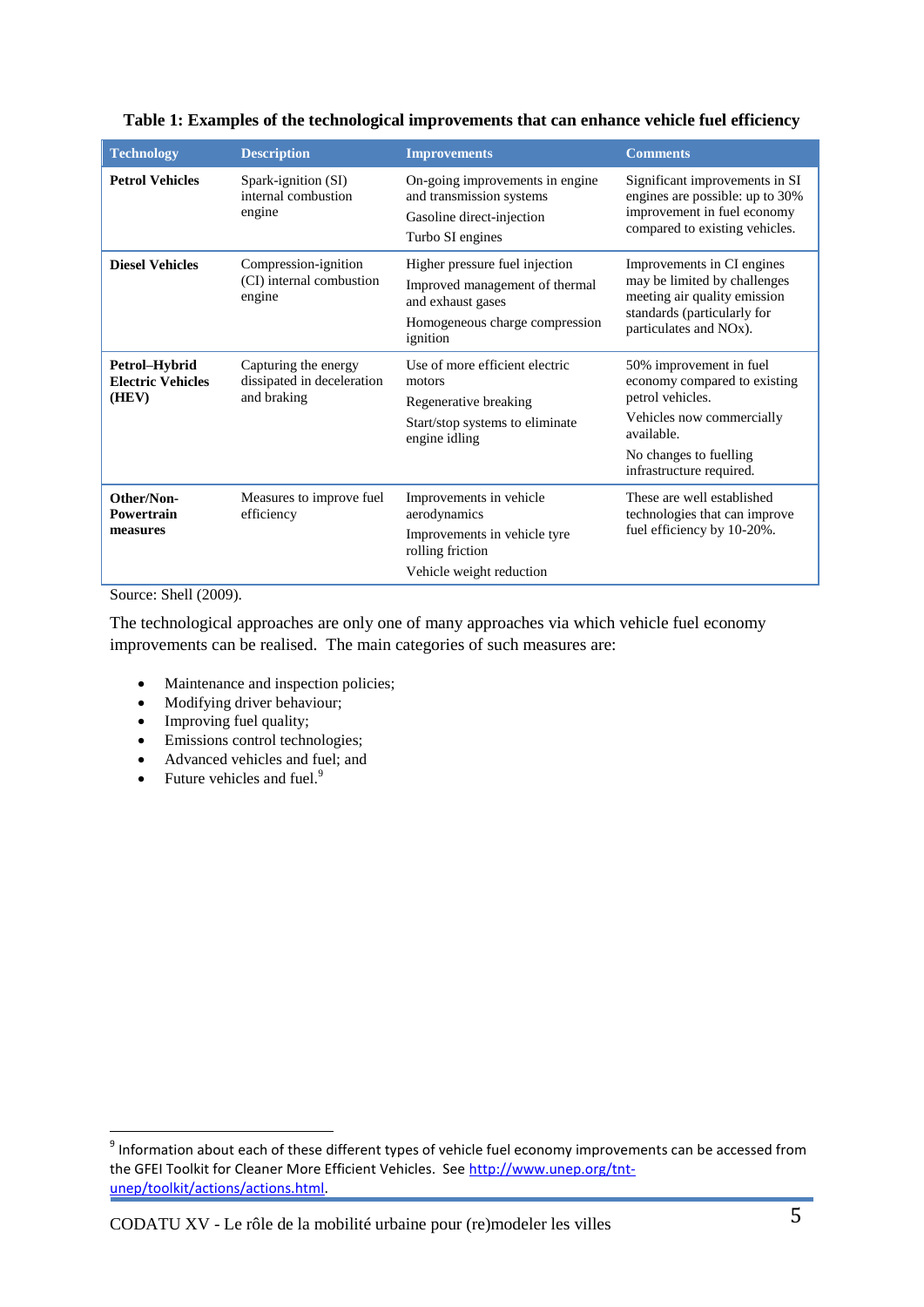<span id="page-6-0"></span>**[Table 2](#page-6-0)** provides a brief overview of the range of vehicle fuel economy measures that can be implemented. Decisions on their introduction across different categories of vehicle (e.g. light/heavy duty vehicles) and different geographic scales should be part of decision-making, strategy development and funding processes. The level of implementation has been highlighted in the table to give an indication of the respective roles of different actors in improving vehicle fuel economy.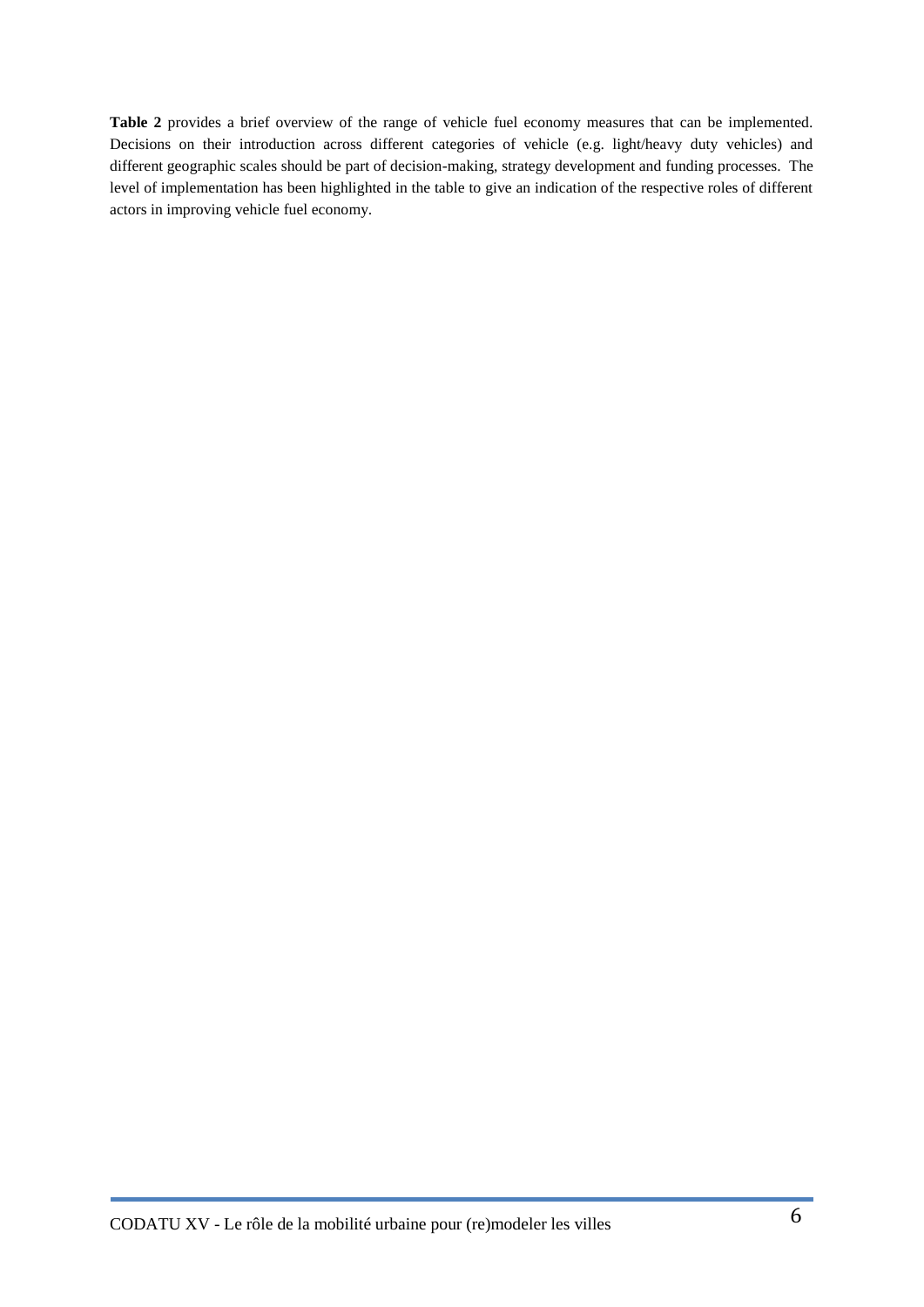|                        |                                                                          |                            | <b>Impact on fuel economy</b> |                      |                            |             |
|------------------------|--------------------------------------------------------------------------|----------------------------|-------------------------------|----------------------|----------------------------|-------------|
| Type of policy measure | Policy measure                                                           |                            | mprove vehicles               | <b>Improve fuels</b> | mprove driver<br>behaviour | Optimise    |
| Economic               | Fuel taxes                                                               | National                   | $\mathbf X$                   | $\mathbf X$          | $\mathbf X$                |             |
|                        | Vehicle taxes                                                            | National                   | $\mathbf X$                   |                      |                            |             |
|                        | Financial incentives to speed up fleet turnover                          | National                   | $\mathbf X$                   | $\mathbf X$          |                            |             |
| Technological          | Improvements in new vehicle fuel economy                                 | National                   | $\mathbf X$                   |                      |                            |             |
|                        | Develop new fuels                                                        | National                   |                               | $\mathbf X$          |                            |             |
|                        | Develop smart infrastructure                                             | National/ Local            |                               |                      |                            | $\mathbf X$ |
| Information            | Driver training to in promote more fuel efficient<br>driving practices   | National/Local/<br>Private |                               |                      | $\mathbf X$                |             |
|                        | Marketing campaigns to promote the use of green<br>vehicles              | National/Local/<br>Private | $\mathbf X$                   |                      |                            |             |
|                        | Improved purchaser information                                           | National/Private           | $\mathbf X$                   |                      |                            |             |
|                        | The establishment of regional fuel economy<br>frameworks                 | National/Local             | $\mathbf X$                   | $\mathbf X$          | $\mathbf X$                | $\mathbf X$ |
| Regulatory             | Fuel economy standards (regulatory standards<br>and voluntary targets)   | National/Local             | $\mathbf X$                   |                      |                            |             |
|                        | Improve vehicle inspection and maintenance                               | National/Local             | $\mathbf X$                   |                      |                            |             |
|                        | Better regulation of the import of used vehicles                         | National                   | $\mathbf X$                   |                      |                            |             |
|                        | Regulatory incentives to speed fleet turnover                            | National                   | $\mathbf X$                   |                      |                            |             |
|                        | Testing new drivers in fuel efficient driving and<br>awareness campaigns | National                   |                               |                      | $\mathbf{X}$               |             |

## **Table 2: List of policy measures to support vehicle fuel economy improvement**

To have the maximum impact a combination of the policy measures listed in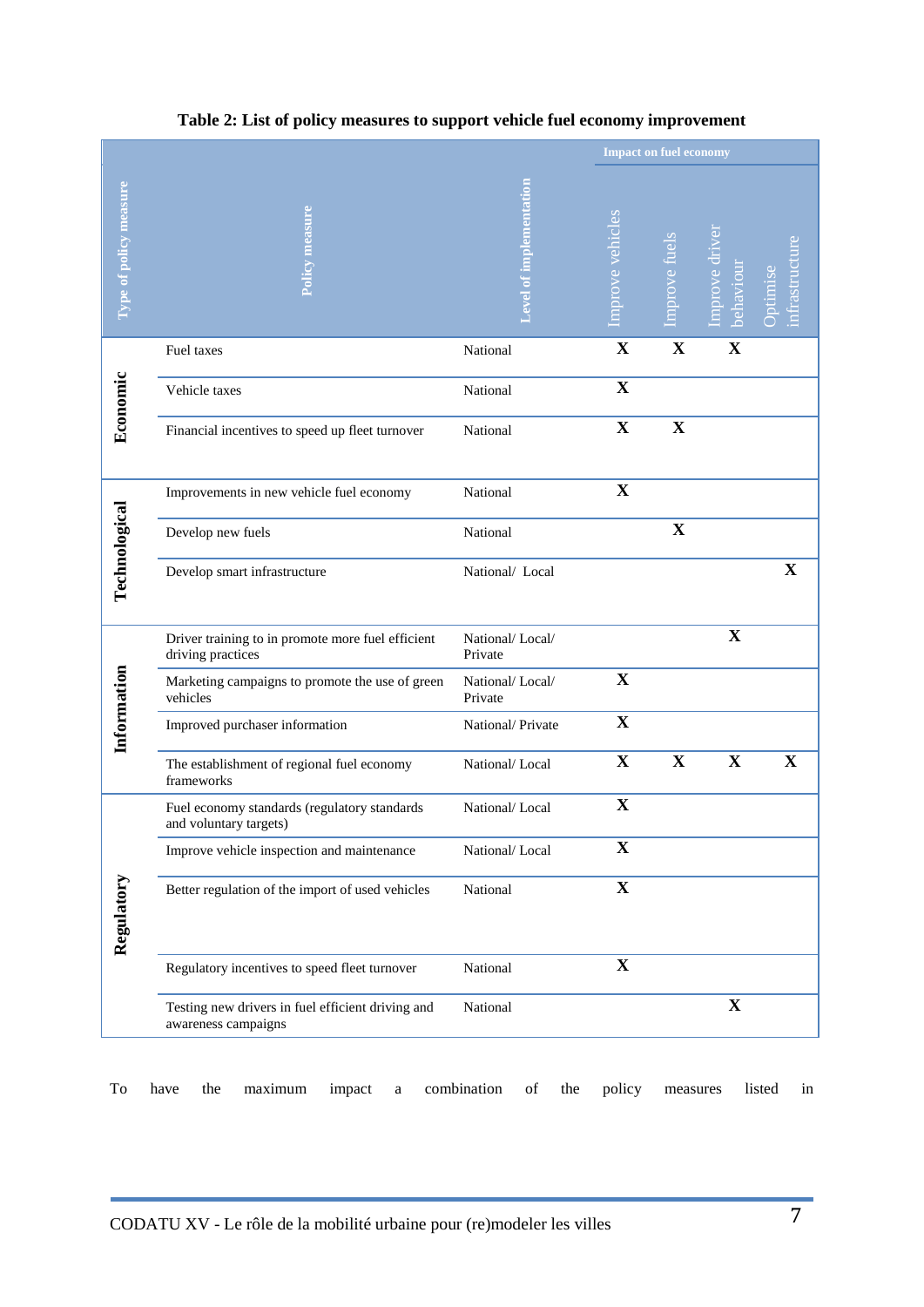**[Table 2](#page-6-0)** above should be introduced; individual interventions in isolation may not have the desired impact upon vehicle fuel economy. Economic incentives to increase vehicle fuel economy may, for example, need to be combined with regulatory measures to have an impact upon the demand for fuel efficient vehicles. A mix of more and less expensive measures can bring significant results and this should be considered when investigating potential funding sources. Efforts should also be made to integrate vehicle fuel economy measures with interventions designed to reduce the demand for travel and to shift it to more efficient modes of transport.

The measures outlined in the table above can in principle be adopted by all countries, but as with other types of measure, if they are to be effective then the specific context (such as the economic conditions and vehicle purchasing habits) in which they are to be implemented needs to be considered and the intervention tailored accordingly.

Vehicle fuel economy measures should form part of any comprehensive transport strategy. Indeed UNEP (2011) has outlined a number of 'enabling conditions' for the transport sector to play a role in a transition to a 'green economy,' a framework in which vehicle fuel economy measures have an integral role to play. These 'key enabling conditions for green transport' are listed below, along with the associated links to vehicle fuel economy:

- a) **Design appropriate regulations, planning and information provision**. Vehicle fuel economy regulations can be adopted to influence the usage, type, specifications and number of vehicles permitted. Regulations can relate to fuel economy, vehicle emission levels, fuel quality, vehicle inspection regimes, and measures to encourage high vehicle occupancy. Information provision can also assist through influencing driving behaviour e.g. through ecodriving for commercial vehicle fleets. The GFEI can provide support for national and regional policy-making, and evidence of where different measures have been implemented can be accessed via the GFEI toolkit.<sup>10</sup>
- b) **Set the right financial conditions and economic incentives**. On a domestic level, economic incentives can be used to influence the types of both vehicles and fuels used. Fuel subsidies have a negative impact upon vehicle fuel economy, reducing the financial incentive to use fuel efficiently. A key element of setting the right financial conditions for vehicle fuel economy in many developing countries will, however, necessarily involve leveraging external financial support. While many opportunities for accessing support for vehicle fuel economy exist the level of available support is still not sufficient to meet demand. The operations of international and national financial institutions do not, for example, tend to fully recognise the need for sustainable low carbon transport, with the majority of resources being channelled into infrastructure, particularly in road building.
- c) **Ensure technology transfer and access**. Technology can be used to enhance vehicle fuel efficiency so there is benefit to promoting the use of existing technologies that can enhance efficiency, removing more conventional inefficient vehicles, and investing in new technologies. The fuel economy of the vehicle fleet could be doubled by learning from best practice and diffusing existing energy efficient technologies.
- d) **Strengthen institutions and capacity**. Political institutions, financial frameworks, and technical capacity can be built through the pursuit of vehicle fuel economy measures.

1

<sup>&</sup>lt;sup>10</sup> The GFEI Toolkit can be accessed from <u>http://www.unep.org/transport/gfei/autotool/index.asp</u>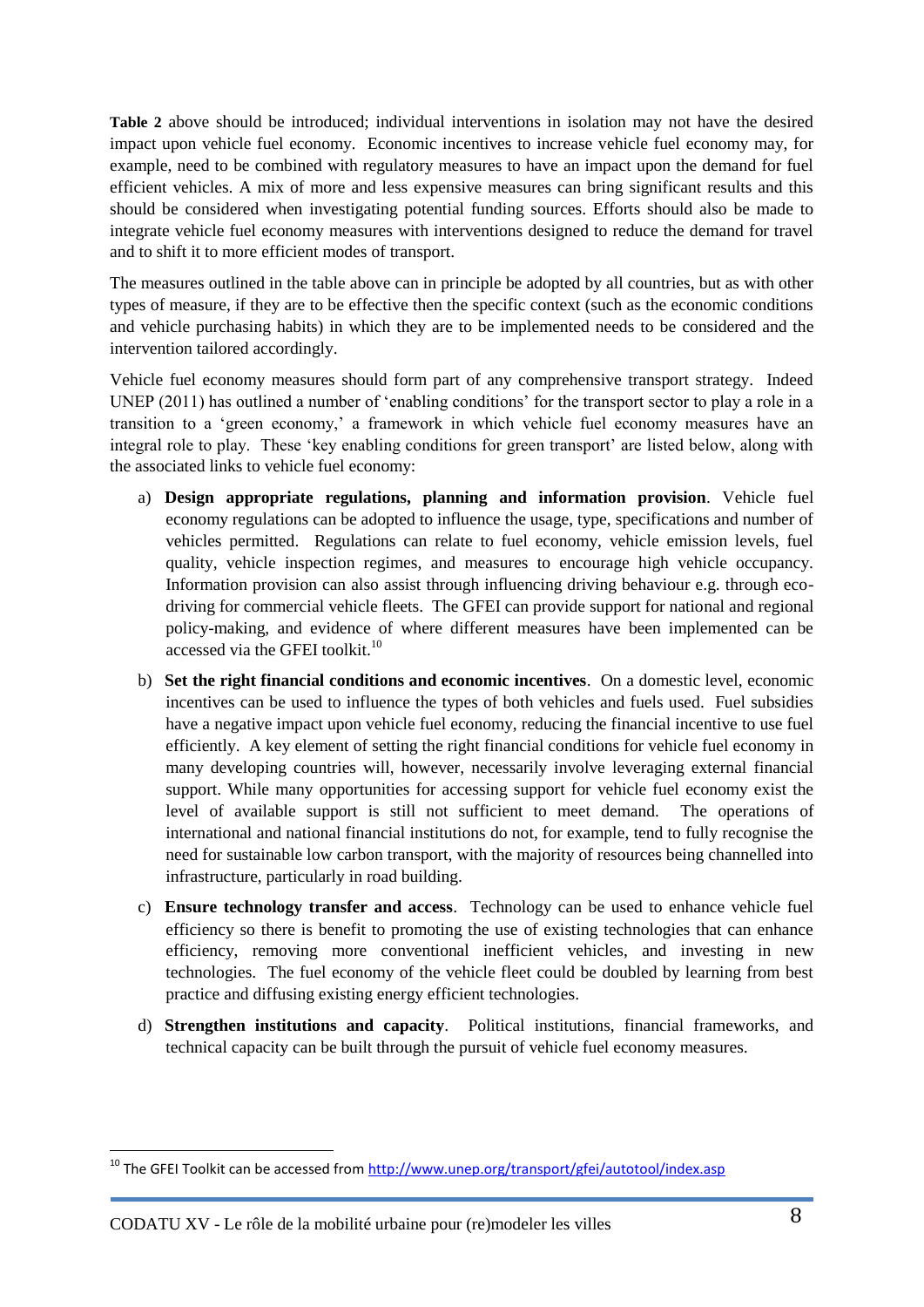#### **4. International financial support**

The development and implementation of vehicle fuel economy measures can be supported by international finance from a wide range of sources. Multilateral, bilateral, public, private, tied and untied<sup>11</sup> financial and technical support can be obtained to support vehicle fuel economy measures in developing countries across the world. [Figure 1](#page-9-0) gives an overview of the main sources of finance (domestic and international) that can in theory be accessed by the national governments of developing countries to support these measures.

#### <span id="page-9-0"></span>**Figure 1: Overview of available sources of international finance that could be used to support vehicle fuel economy measures. Source: Adapted from Atteridge et al, 2009.**



The sources of funding vary significantly in scale, scope and their eligibility criteria. The FIA Foundation commissioned study did not extend to a comprehensive review of related instruments, but rather focused on a broad selection of funds that disburse grants, loans and other forms of financial, as well as technical, support for vehicle fuel economy measures in developing countries.

The authors' review of the strategies and project portfolios of various financial institutions indicate that financial support is potentially available for vehicle fuel economy measures, and that the availability of finance from these sources is likely to increase. This is linked to the increasing international emphasis on the need for climate change mitigation, as well as an expanding recognition of the imperative to improve energy efficiency and reduce the contribution of the transport sector to GHG emissions. It is important to note, however, that while there are many sources of funding available it can still be challenging to obtain finance for vehicle fuel economy measures. This relates

**<sup>.</sup>**  $11$  Support that is 'tied' is financial or technical support that is provided with specific conditions attached to its use or with other associated obligations with which the recipient must comply. In contrast 'untied' aid is provided with no associated commitments or obligations.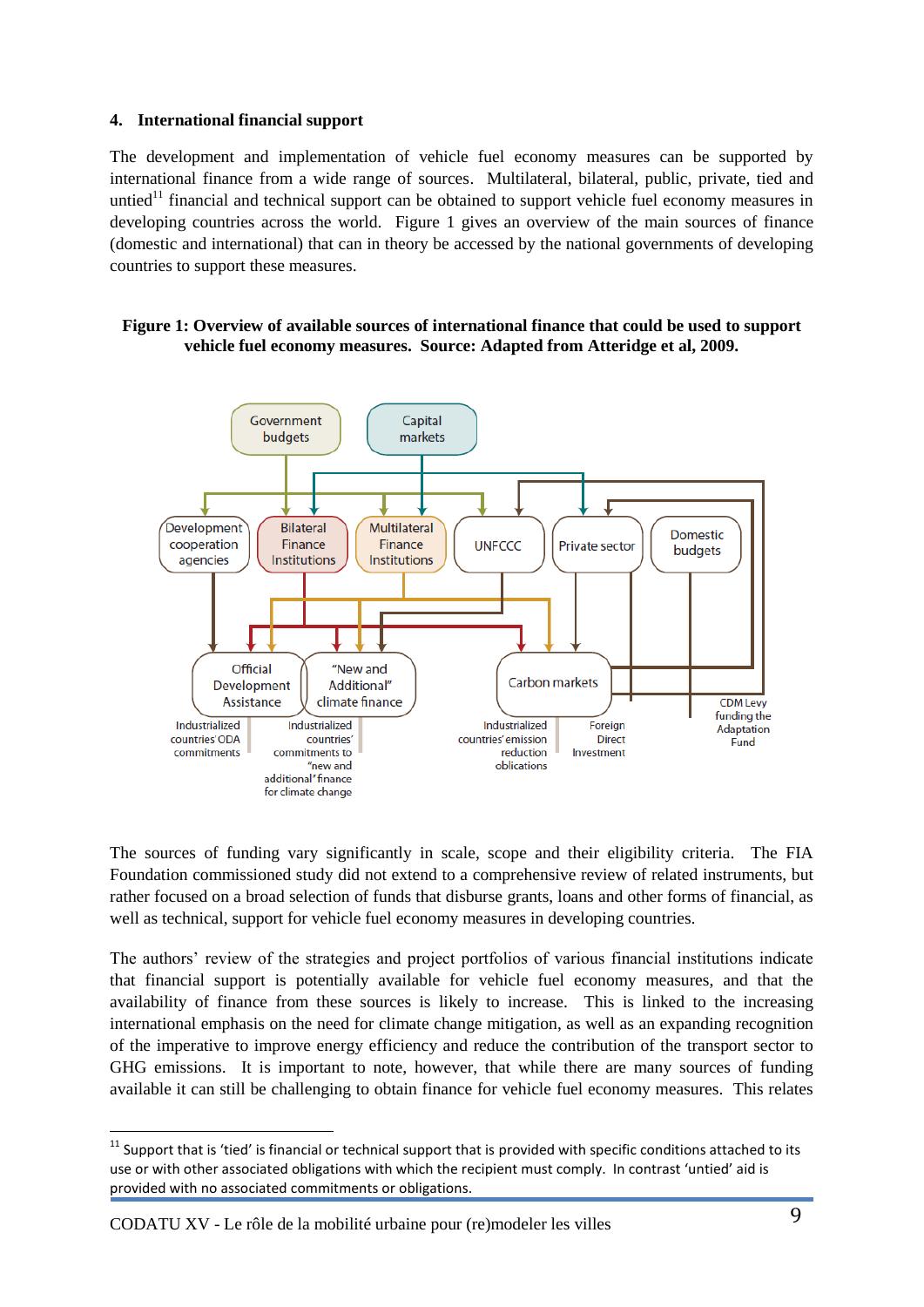both to the total volume of funds available and the types of economy-wide interventions competing for these resources. The assessment processes and eligibility criteria of funding streams and mechanisms can also be a barrier to access to funding for vehicle fuel economy measures. There is, for example, an historic preference for project based approaches, and the nature of many vehicle fuel economy interventions tends not to be well suited to this model. The relative difficulty of demonstrating additionality and Measuring, Reporting and Verifying the emission reductions associated with vehicle fuel economy measures can pose a further barrier to accessing related finance.

The need to obtain co-financing can also be a barrier, although not one that is limited to vehicle fuel economy interventions. Many sources of funding require a certain proportion of 'co-funding' to be obtained from another source. Sometimes referred to as 'match funding,' co-finance is defined by the Asian Development Bank as '*financing mobilised from sources other than the borrower or project sponsors to augment its own assistance.'* The potential sources of co-finance are as broad as the institutions featured in [Figure 1](#page-9-0) above. Normally there are no restrictions on the organisations from which co-finance can be sourced. The main purpose for co-finance is to increase the impact of finance invested but it can have other benefits, such as establishing better co-ordination between financial institutions.

Institutions requiring co-finance may provide suggestions on where co-finance can be leveraged.

#### **Ways to increase the likelihood of obtaining financial support**

There is a large and growing volume of international finance that is potentially available to support vehicle fuel economy activities. National governments that are seeking to access this finance must, however, be aware that vehicle fuel economy measures are just one of many types of measures that can be adopted to reduce emissions from transport. The transport sector is also just one of many sectors where climate change mitigation activities must take place. There are therefore a wide range of interventions that are competing for financial and technical support. Financial institutions should be approached recognising the high level of competition for climate finance.

The authors have identified a number of ways in which applicants can increase the volume of applications, and the success of the applications, made. These are summarised below:

**Increase domestic recognition of the need for vehicle fuel economy.** A number of developing country governments perceive that because their fuel consumption is relatively low, enhancing vehicle fuel economy should not be a priority. Energy generation and distribution does, however, tend to be very inefficient in developing countries and so there is much scope for improvement. Improved fuel economy can put them on a lower carbon trajectory and provide a foundation for sustainable growth. There are also a number of wider environmental, social and economic benefits which are directly linked to the Millennium Development Goals  $(MDGs)^{12}$ . Co-operation between financial institutions and developing countries is sometimes guided by the MDGs and so developing countries need to be aware of, and communicate, these linkages.

**Have a supportive framework in place.** A number of financial institutions regard a lack of domestic regulatory systems that support vehicle fuel economy, and their enforcement, as barriers to the effective adoption and maintenance of associated projects. Recipient governments therefore need to have structures in place that are conducive to energy efficiency, and this requires broad and widespread support for vehicle fuel economy measures. Developing country governments could demonstrate initiative in this area by developing a foundation for vehicle fuel economy investments. This could include actions such as phasing out leaded fuel, lowering sulphur levels in fuels, and developing systems to control conventional vehicle emissions.

**.** 

<sup>&</sup>lt;sup>12</sup> <http://www.un.org/millenniumgoals/reports.shtml>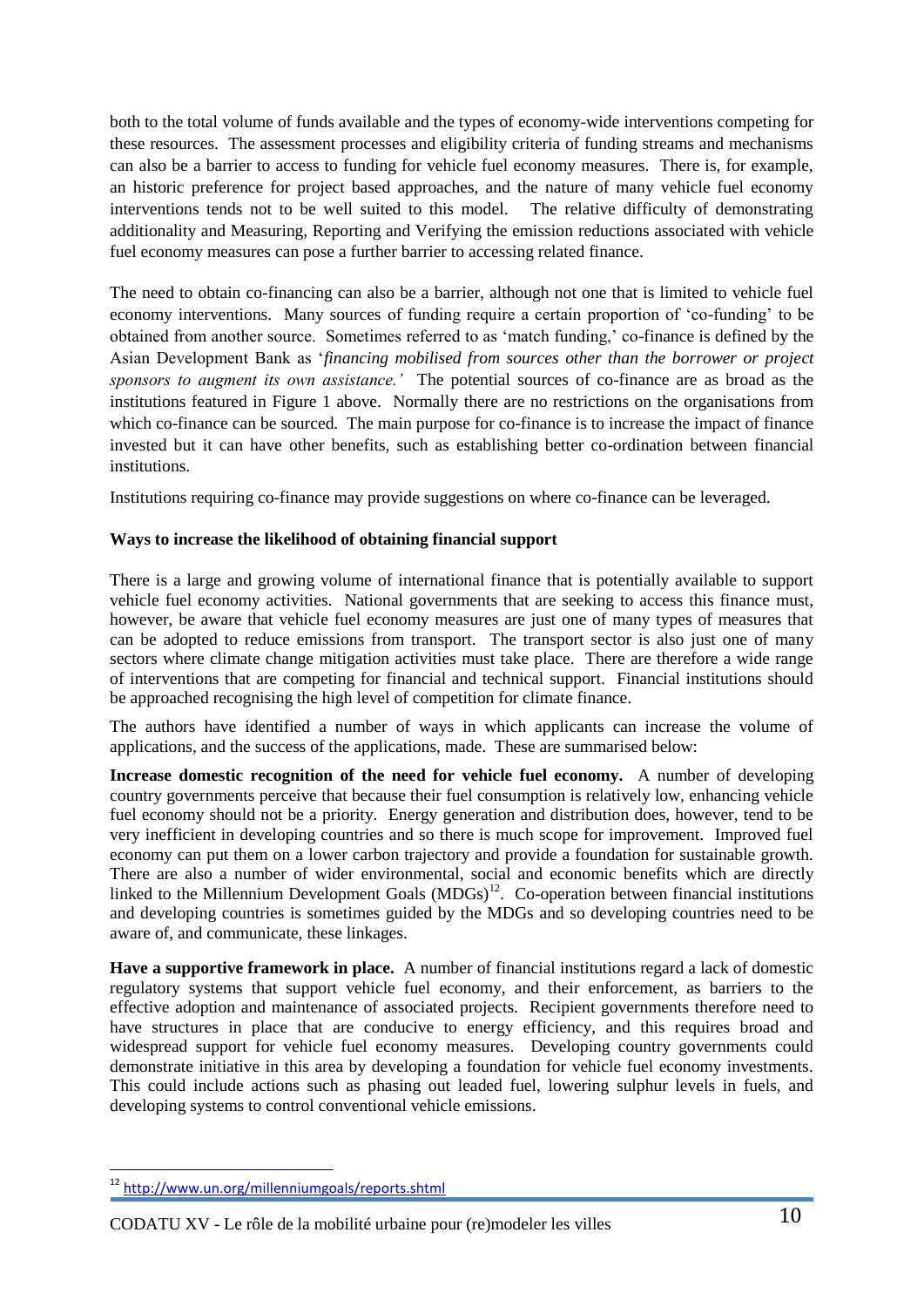**Develop a robust business case.** Vehicle fuel economy measures are just one of many types of climate change mitigation instruments that are competing for finance. Applicants should therefore be able to demonstrate from an early stage why proposed vehicle fuel economy activities are considered to be the most effective type of intervention. A key factor that needs to be conveyed when pursuing climate finance is potential emission reductions, and so a business case should include, for example, details of current emission levels and the potential impact that the proposed intervention could have on these. There are a number of challenges to estimating emission reductions from climate change mitigation activities but there is also a growing body of guidance on how to do so. There are also a number of institutions that can provide related support. The GFEI, for example, provide direct national level support in this regard, advising on issues including data collection and the calculation of baselines for vehicle fuel economy.<sup>13</sup> The guide provides links to a number of different publications introducing the range of vehicle fuel economy measures available which can be a good starting point for identifying measures that could be appropriate. The nature of such measures should be considered in the context of regional and national data and trends on vehicle fuel economy and associated measures, as what works in one context will not necessarily be effective in another. This is an area where national contact points for financial institutions can also provide guidance.

**Initiate dialogue with financial institutions from an early stage.** Many financial institutions take a 'bottom up' approach to supporting projects. A proactive approach from governments, in which developing countries specifically state the need for support to enhance vehicle fuel economy, can therefore be welcomed by financial institutions and be beneficial to governments. Financial institutions can, for example, guide them through the process, and also provide support to develop projects and to prepare applications. This communication should be used to communicate the need for such projects, how they fit into wider strategies, and to develop them in alignment with both the domestic context and the strategies of financial institutions.

**Be an informed client.** The application procedure for sources of climate finance can be very bureaucratic and eligibility criteria stringent. Applicants should therefore be fully aware of the criteria and requirements of each institution. A number of climate funds, for example, require that applicants have a process in place for monitoring the impacts of interventions on  $CO<sub>2</sub>$ .

**Collaborate with the private sector.** A number of financial institutions provide finance to the private sector - indeed a number are private sector driven - but many vehicle fuel economy interventions need to be led by the public sector. It could therefore be worthwhile for the public sector to collaborate with the private sector, such as vehicle manufacturers. This could have the effect of increasing access to finance, and engagement could also have the potential to lead to broader vehicle fuel economy gains. It could also help countries to avoid barriers that have been experienced in the past, for example where industry has sought to delay the introduction of vehicle fuel efficiency standards.

**'Package' vehicle fuel economy measures into a wider 'bundle' of measures.** A number of financial institutions may be likely to reject vehicle fuel economy interventions if proposed as individual projects. This is true of single projects in general and is linked in part to the relatively high resource intensity of managing stand-alone interventions. Vehicle fuel economy measures should therefore be packaged within a wider strategy or programme of measures, which could perhaps be collectively targeted at fulfilling objectives such as economic development or poverty alleviation rather than at mitigating against climate change. In instances where packaging vehicle fuel economy measures may not be appropriate, singular measures might be more likely to obtain funding if they're conducted as a 'pilot study.' There are also funding streams for capacity building, which is an important component of fuel efficiency policy development and implementation.

**.** 

 $13$  For more information about the support provided by the GFEI see: <http://www.globalfueleconomy.org/Pages/Homepage.aspx>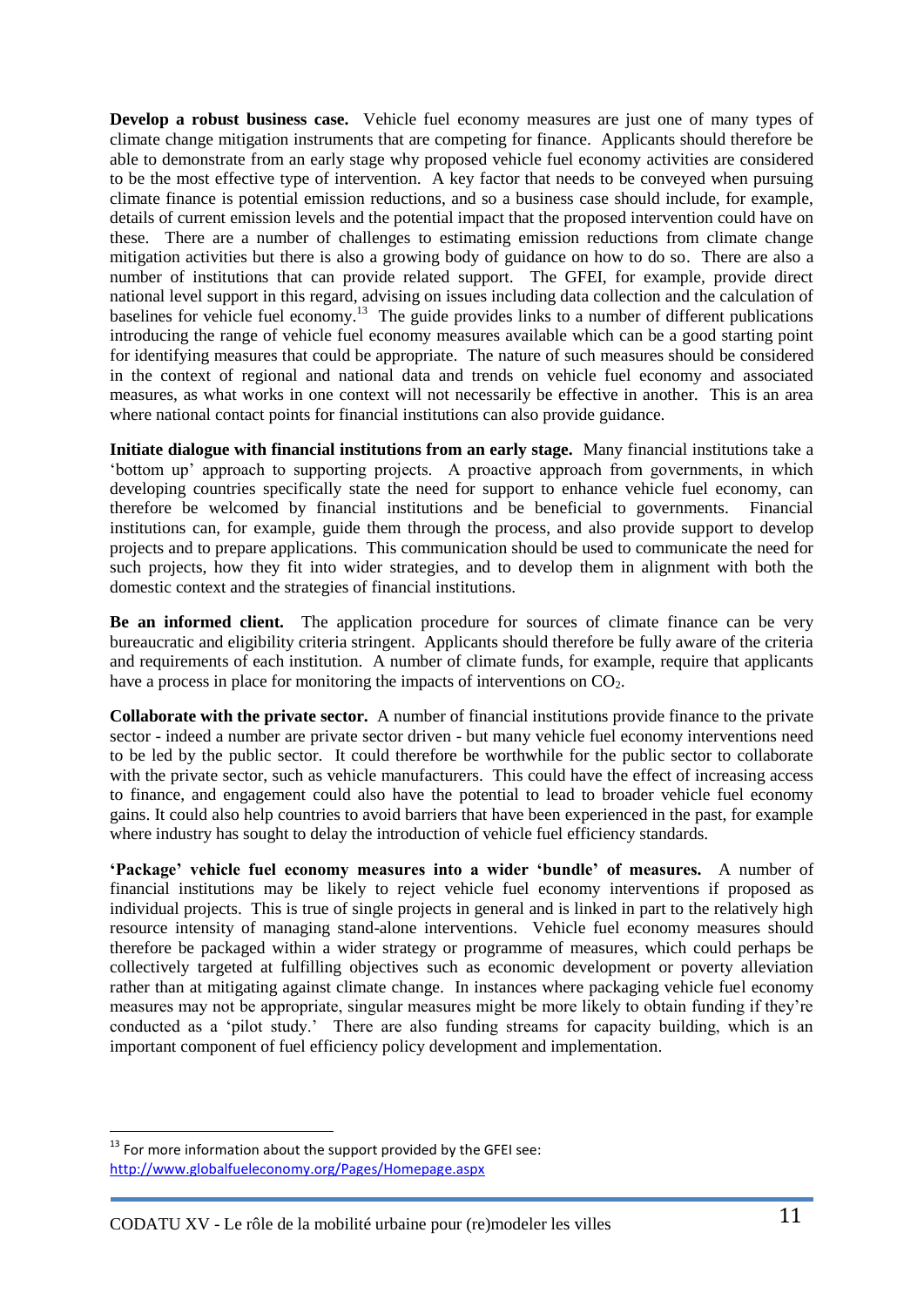**Follow the UNFCCC**<sup>14</sup> **process**. The UNFCCC is currently negotiating a range of potential sources of funding that could be used to support vehicle fuel economy measures. These include a Green Climate Fund (GCF), Nationally Appropriate Mitigation Actions (NAMAs)<sup>15</sup>, and a Programme of Activities (PoA) approach for the Clean Development Mechanism (CDM)<sup>16</sup>. These could provide more support for vehicle fuel economy interventions than the current CDM, and financial institutions are already looking to these emerging sources of finance as a way of strengthening their activities in the field of low carbon transport. It is also important to note that while vehicle fuel economy measures can be presented to the UNFCCC to try to secure support for their development and implementation, they can also be reported to the UNFCCC if they have, or are being, implemented unilaterally (without international support). This enables developing countries to demonstrate that they are engaged with the UNFCCC process and are proactively taking domestic actions to reduce their GHG emissions. This presents countries in a positive light to both international institutions and other countries.

#### **5. Conclusions**

While the demand for vehicle fuel economy measures is increasing it can be challenging for developing countries to obtain finance to support them. The FIA/UNEP guide provides a practical and concise 'reference of first resort' for those engaged in securing funding to promote vehicle fuel economy. In doing so it aims to increase awareness, and understanding, of the support that is available.

It is important to note that while where are many opportunities for accessing support for vehicle fuel economy activities the level of available support is still not sufficient to meet demand. The operations of international and national financial institutions do not, for example, tend to fully recognise the need for sustainable low carbon transport, with the majority of resources being channelled into infrastructure, particularly road building.

While there are many sources of funding available it can still be challenging to obtain finance for vehicle fuel economy measures. This relates both to the total volume of funds available and the types of interventions competing for these resources.

Developing countries should demonstrate that they are engaged with the UNFCCC process and are proactively taking domestic actions to reduce their GHG emissions. This presents countries in a positive light to both international institutions and other countries.

### **References**

**.** 

Aaron Atteridge, A., Kehler, C., Siebert, R., Klein, T., Butler, C. and Tella, P. (2009). *Bilateral Finance Institutions and Climate Change: A Mapping of Climate Portfolios*. Stockholm Environment Institute, from SEI: [http://sei-international.org/mediamanager/documents/Publications/Climate](http://sei-international.org/mediamanager/documents/Publications/Climate-mitigation-adaptation/bilateral-finance-institutions-climate-change.pdf)[mitigation-adaptation/bilateral-finance-institutions-climate-change.pdf](http://sei-international.org/mediamanager/documents/Publications/Climate-mitigation-adaptation/bilateral-finance-institutions-climate-change.pdf)

Eads, G. (2011). *50by50 Prospects and Progress.* Global Fuel Economy Initiative.

<sup>&</sup>lt;sup>14</sup> United Framework Convention on Climate Change

<sup>&</sup>lt;sup>15</sup> NAMAs are voluntary emission reduction measures and are likely to be the main vehicle for climate change mitigation activities under the UNFCCC after 2012. Forty-four developing country Governments have communicated intentions to conduct NAMAs to the UNFCCC and both the content of these submissions and the UNFCCC's working definition of the NAMA concept highlight the applicability of the concept for climate change mitigation activities in the land transport sector. This includes opportunities for supporting vehicle fuel economy policies, projects and programmes. For an introduction to the NAMA concept see GIZ (2011), and for an overview of the content of NAMA submissions made from a land transport perspective see Binsted (2011). <sup>16</sup> <http://cdm.unfccc.int/>